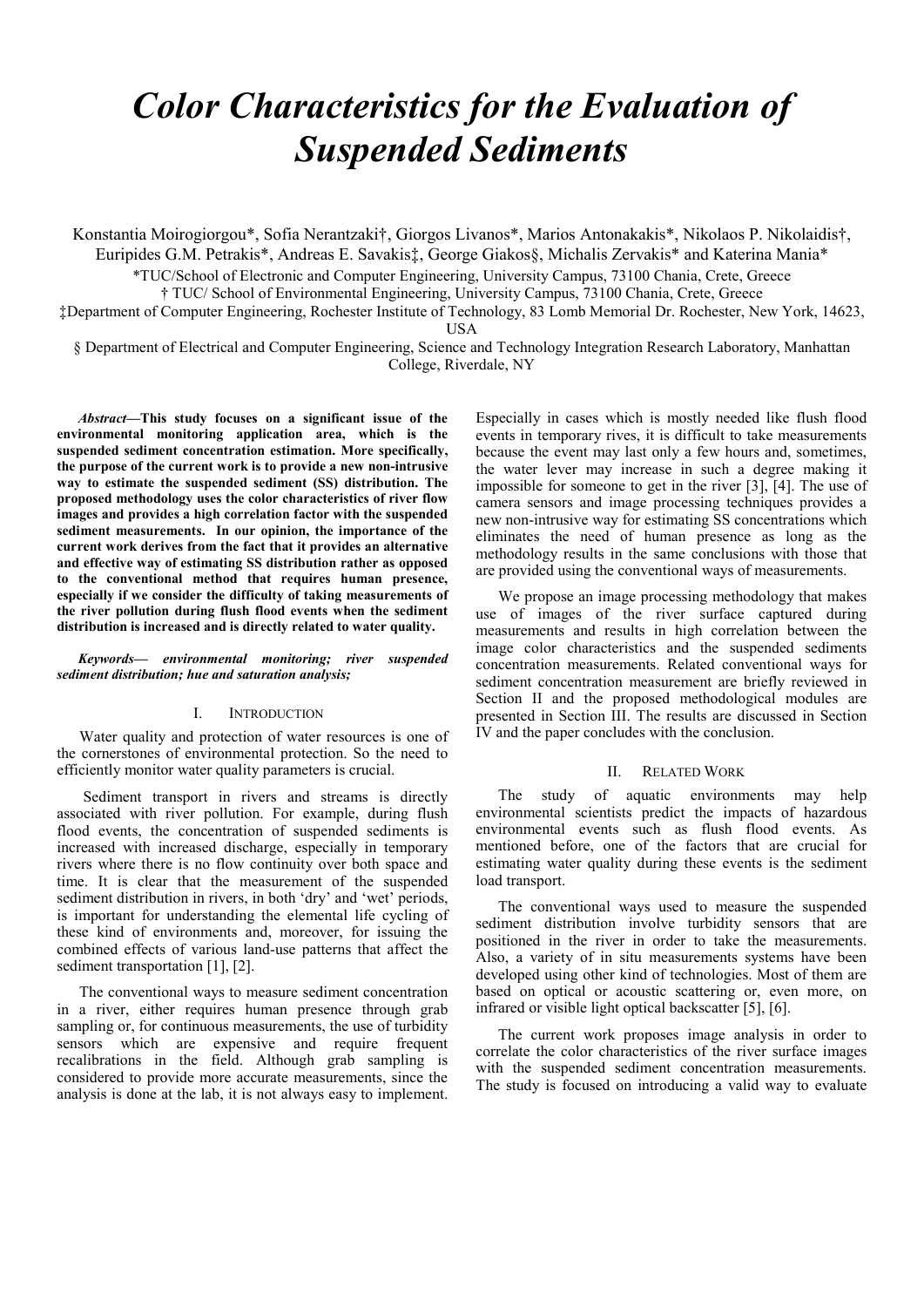the sediment distribution in cases of extreme events, avoiding the need for human presence during these events.

## III. PROPOSED METHODOLOGY

Our methodology is based on the analysis of the color characteristics of the images and, moreover, on the analysis of the Hue and the Saturation color coefficient. The captured images of the river surface are converted in the HSI color space that provides compact color information. In that way, we aid the effective and reliable analysis of the optical measurements. The HSI color model describes the color characteristics of an image through three components, the Hue, the Saturation and the Intensity component. Hue is related with the pure color of an image, while Saturation derives the amount of white is mixed with the Hue. The advantage of converting images to the HSI color space is that it is easy to select a desired hue, that is a desired pure color band and then select the range values of saturation that are suitable for the case study we examine. As shown in Fig. 1, Hue values appear in the form of an angle between [0,360] degrees, while saturation range of values is [0,1].



Fig. 1. HSI color space representation [7]

In the current research, we want to isolate the sediment information and correlate it with the sediment distribution measurement we have for each image. As a case study, we took real data from a river gorge, the Keramianos – Katochori gorge which is located in Chania, Crete, Greece. The stream that passes though the gorge has an episodic nature in flow and sediment transport. It is dry most of the year except after heavy rainfalls where there is an abrupt change in flow and SS concentration. During these flood events, significant quantities of suspended solids and pollutants are transported through the gorge and one of the crucial issues for the environmental scientists is to have a measurement of the sediment concentration during the event. The difficulty lies in the fact that these flood events only last a few hours, so it is almost impossible to be there during a flood event in order to take the necessary measurements. So, the purpose of our research is to offer a non-intrusive method for estimating SS concentration with the use of the color characteristics of river images along with the respective field measurements in order to characterize the sediment load transport.

We chose to process data that were taken during flood events with and without high sediment concentration, as it is shown in Fig. 2.



#### Fig. 2. Input images of river surface

The different images were captured under different weather and shooting conditions and that is the reason for having image resolution and image size dissimilarities between different dates. The corresponding suspended sediment concentrations are [273, 5, 1205, 25, 250] (mg/L).

Through this image dataset we want to prove that our methodology can detect the sediment presence. Finally, it is important to clarify that input data are extended in time, so they are characterized by temporal correlation.

The first step in our methodology is to convert our images in the HSI color model and isolate the Hue and the Saturation channel for each image. Since we want to identify the sediments, we have to locate the pixels with Hue related to brown-scale colors (Fig. 3). To do so, we process only the pixels that have values at the range [0.0, 0.2], that is a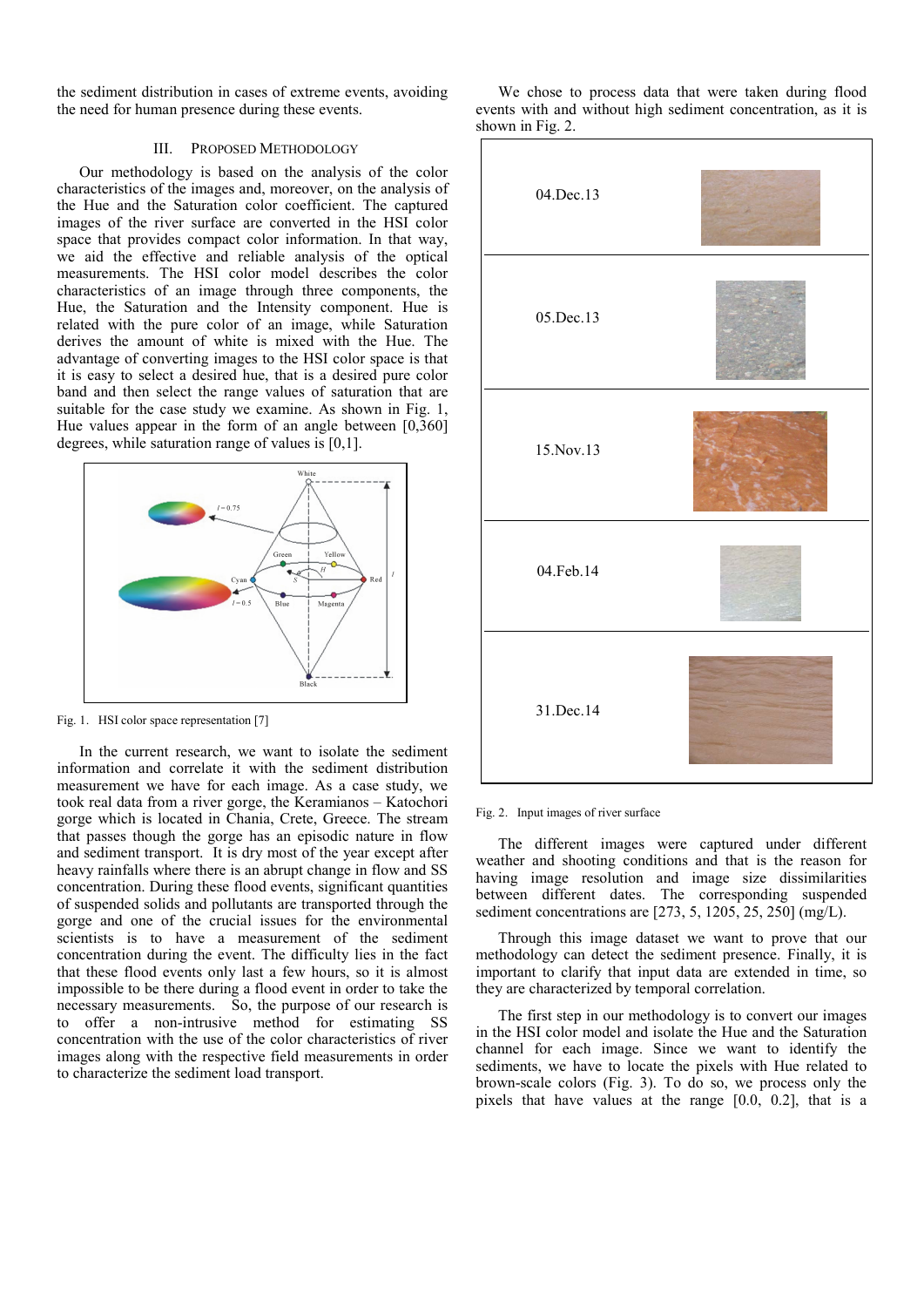combination of yellow and red color bands. We reached this limits by considering the Brown color on the Hue scale normalizing it to a maximum value of 1.



Fig. 3. Hue & Saturation Color Space [8]

The reason for taking into account the saturation values is mainly due to the different weather conditions the pictures where taken at each date (Fig. 2). In order to clarify the desired saturation values and confirm the hue values of interest that we take into account as sediment information, we calculated the Hue and Saturation histograms for each image. The hue histograms helped us to limit the range to [0.02, 0.1], while the saturation histograms helped us to conclude with the values of interest, so we continued with the pixels that have saturation values in the range [0.25, 1]. Fig. 4 shows the Hue and Saturation histograms of each image.



Fig. 4. All cases with their Hue & Saturation histograms

The next thing to do was to isolate the pixels with hue and saturation values out of our area of interest. First, we colored green the pixels with undesirable hue values and, on those pixels that remained, we changed the color to blue in order to indicate the undesirable saturation values. We show that the remaining pixels on each image indicate sediment concentrations leaving out foam, water ripples and illumination issues (Fig. 5).

The final step in our methodology was to correlate the color characteristics of the images with the related sediment concentration values. We performed a set of quantitative calculations only on the images' areas that are not filtered out (as explained earlier) and have concluded on a specific way to associate them. In the next Section, this final step will be presented in details.



Fig. 5. All cases where Green & Blue pixels represent Hue & Saturation values out of the area of interest

## IV. RESULTS

 In our case study of Keramianos for which we have a temporal extend of images and of corresponding suspended sediment concentrations, we calculated a series of quantities based on Hue and Saturation values of interest in order to see which quantity can give us a high correlation coefficient with the measured concentrations. The quantities that were calculated were the average value of all the Hue values of each image, the average value of the Hue values of interest of each image, the average value of the joint of the hue and saturation values of interest of each image and, finally, the percent of the pixels that have hue and saturation values of interest of each image. Results are shown at Table I.

TABLE I. CORRELATION COEFFICIENT FOR 4 DIFFERENT IMAGE QUANTITATIVE CHARACTERISTICS

| Quantity that was correlated with the<br>measured concentrations           | <b>Correlation Coefficient</b> |
|----------------------------------------------------------------------------|--------------------------------|
| Average value of all the Hue values                                        | $-0.6058$                      |
| Average value of the Hue values of<br>interest                             | $-0.3680$                      |
| Average value of the joint of the Hue<br>and Saturation values of interest | 0.2840                         |
| Percent of the pixels that have Hue<br>and Saturation values of interest   | 0.8383                         |

The above results show that if we consider the percentage of pixels that have the desired range values of Hue and Saturation, for each image (that is, for each discrete date) along with the measurements, we can reach a high correlation factor of 0.8383.

Finally, in Table II, in order to summarize, we present the input images, the output images where black color represents the pixels that are out of the area of interest and the corresponding percent of the non-black pixels, the measured concentrations and the resulting correlation coefficient.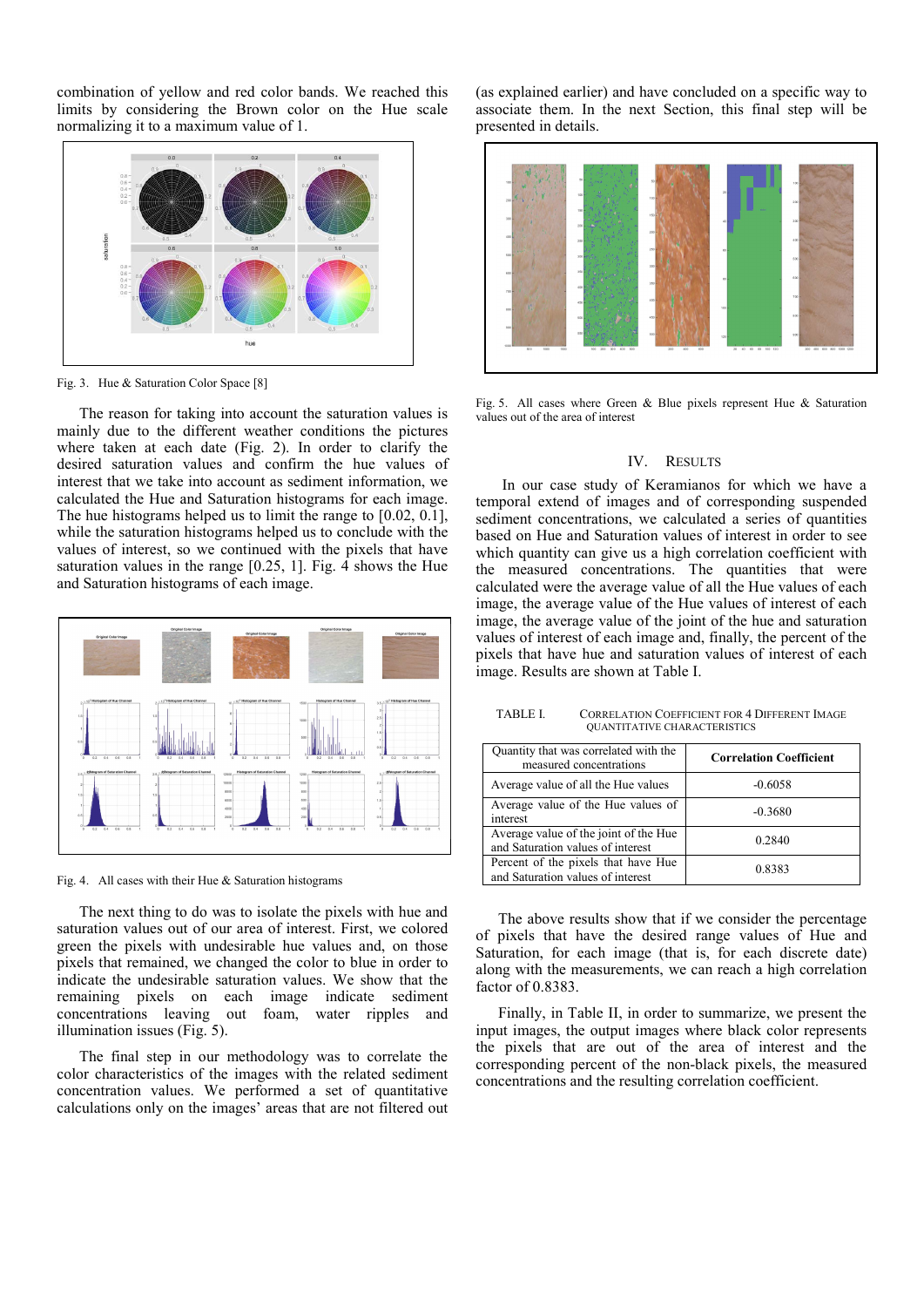TABLE II. FINAL RESULTS OF KERAMIANOS CASE STUDY

| Image<br>before<br>processing                                                  |          |           |          |          |          |  |
|--------------------------------------------------------------------------------|----------|-----------|----------|----------|----------|--|
| Image after<br>processing                                                      |          |           |          |          |          |  |
| Date                                                                           | 04.12.13 | 05.12.13  | 15.11.13 | 04.02.14 | 31.12.14 |  |
| % of Pixels<br>that<br>contribute<br>to<br>determining<br>sediment<br>presence | 0.1012   | 9.250e-05 | 0.3223   | $\theta$ | 0.2489   |  |
| Sediment<br>Concentrati<br>on<br>Measureme<br>nt $(mg/L)$                      | 273      | 5         | 1205     | 25       | 250      |  |
| Correlation<br>Coefficient                                                     | 0.8383   |           |          |          |          |  |

It is clear that the resulting images after the process of the 'hue-intensity of interest' image steps, provide us with a special indication to isolate view of the areas, with high suspended sediment concentration, along with the results of high correlation factor between the images and the measurements.

In order to validate our methodology, we also processed images depicting SS concentration from another river in Chania, Koiliaris river. The processed image from Koiliaris river presents an interesting case study since it was taken at a specific location where there is the junction of two flows (Fig. 6).



Fig. 6. Image of Koiliaris river case study

One from a karstic spring that has negligible SS concentration and the other is from Keramianos gorge which, as we explained earlier, is responsible for high sediment concentration during flood events. Fig. 7a presents the Koiliaris case study during a flush flood event along with the Hue and Saturation histogram of the image. Although we do not have a temporal extend of this case, we processed an image of a flood event at Koiliaris river in order to prove our methodology in terms of a right selection of Hue and Saturation values of interest. As it is shown in Fig. 7b, the stream with the pure sediment load is isolated form the rest of the image.



Fig. 7. (a) Hue & Saturation histograms of Koiliaris river case study, (b) Koiliaris river image where Green  $\&$  Blue pixels represent Hue  $\&$  Saturation values out of the area of interest

### V. CONCLUSIONS

This study focuses on identifying sediments in images of river flow and proposes a complementary way to make conclusions on the sediment concentration. The study can be very useful when applied in temporary rivers where flood events with high of suspended sediments concentration occur. Our work emphasizes on hue and saturation image analysis along with statistical analysis techniques. We have concluded that there is a high correlation factor between the measured sediment concentration and the color characteristics of the river surface images, showing that we can use image quality characteristics for the determination of sediment transport.

The contribution of this work is that it offers a new robust and accurate methodology in assessing crucial water quality parameters like SS concentration, especially during extreme conditions like flush flood events in temporary rivers without the drawbacks of the conventional methodologies. Especially, considering the fact that the presence of temporary rivers are